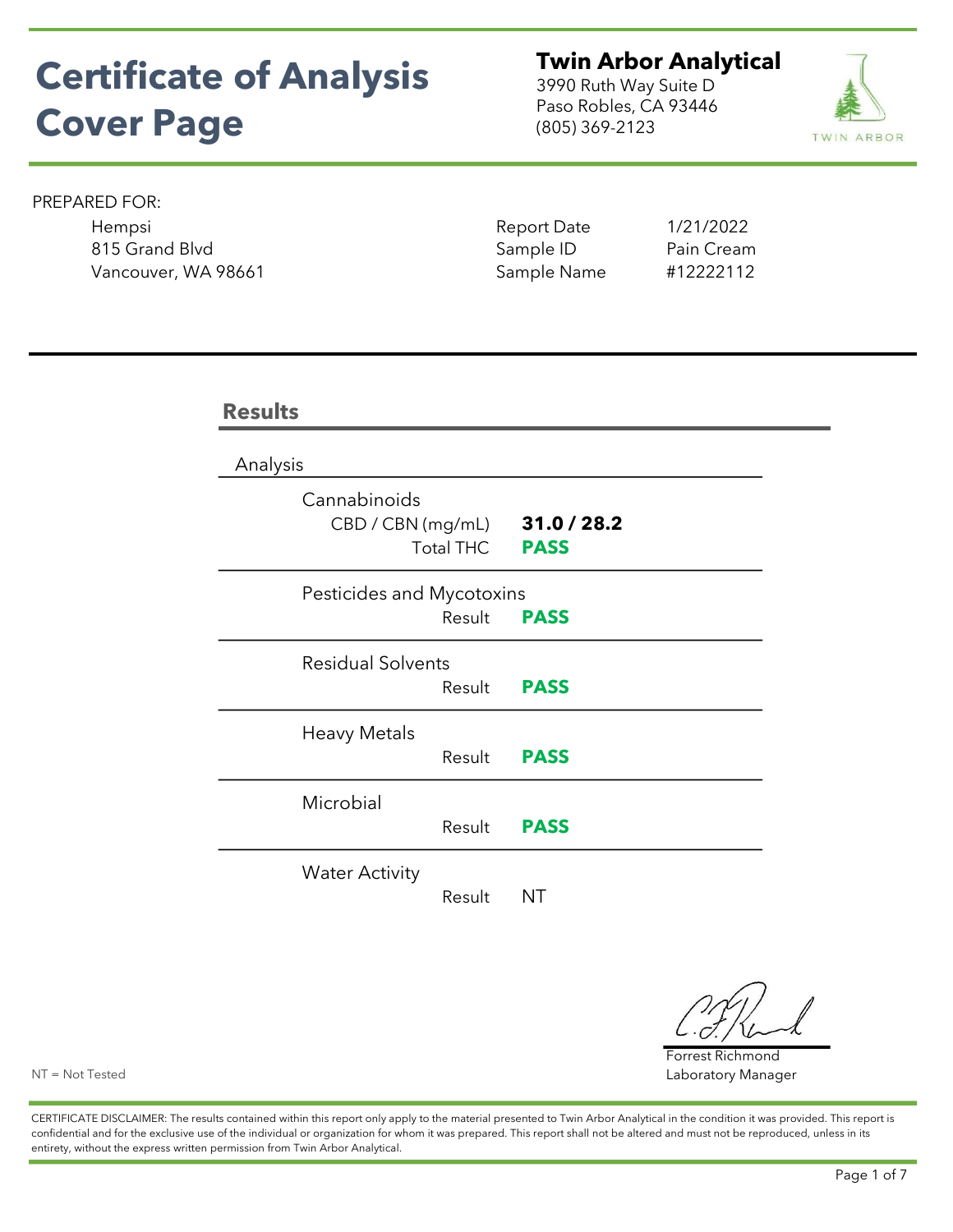**Twin Arbor Analytical**<br>3990 Ruth Way Suite D<br>Paso Robles, CA 93446<br>(805) 369-2123 3990 Ruth Way Suite D Paso Robles, CA 93446 (805) 369-2123



### PREPARED FOR:

Sample ID Date of Analysis 1/17/2022 Vancouver, WA 98661 **Internal Sample ID** 220113-049-4 Lab Batch ID 220114-4 815 Grand Blvd Sample Type #12222112 Report Date 1/19/2022 Hempsi **Example 12 August 2018** Sample ID Pain Cream

Analysis: Cannabinoids

Instrumentation: HPLC/DAD Intrument ID: HPLC 1 Method: TM0002 (Twin Arbor Analytical Proprietary)

|                                  | LOD / LOQ  |           |           |           |
|----------------------------------|------------|-----------|-----------|-----------|
|                                  | (mg/g)     | mg/g      | %         | mg/mL     |
| <b>CBD</b>                       | 0.07 / 0.2 | 29.76     | 2.976     | 31.02     |
| <b>CBDA</b>                      | 0.07 / 0.2 | 0.25      | 0.025     | 0.26      |
| Total CBD *                      |            | 29.97     | 2.997     | 31.25     |
| $\Delta$ 9-THC                   | 0.07 / 0.2 | 1.48      | 0.148     | 1.55      |
| THCA                             | 0.07 / 0.2 | <b>ND</b> | <b>ND</b> | ND.       |
| <b>Total THC *</b>               |            | 1.48      | 0.148     | 1.55      |
| <b>CBG</b>                       | 0.07 / 0.2 | 0.54      | 0.054     | 0.57      |
| <b>CBGA</b>                      | 0.07 / 0.2 | 0.28      | 0.028     | 0.29      |
| Total CBG *                      |            | 0.79      | 0.079     | 0.82      |
| <b>CBC</b>                       | 0.07 / 0.2 | 1.57      | 0.157     | 1.64      |
| <b>CBDV</b>                      | 0.07 / 0.2 | 0.46      | 0.046     | 0.48      |
| <b>CBN</b>                       | 0.07 / 0.2 | 27.02     | 2.702     | 28.17     |
| $\Delta$ 8-THC                   | 0.07 / 0.2 | <b>ND</b> | <b>ND</b> | <b>ND</b> |
| <b>THCV</b>                      | 0.07 / 0.2 | 0.48      | 0.048     | 0.50      |
| <b>Total Tested Cannabinoids</b> |            | 61.84     | 6.18      | 64.47     |

Density (g/ml): 1.0425 Moisture Content: NT



Forrest Richmond Laboratory Manager

ND = Not Detected NT = Not Tested

\* Totals account for decarboxilation of the acid and equal  $XXX + (XXXA * 0.877)$ For example: Total THC =  $\Delta$ 9-THC + (THCA \* 0.877)

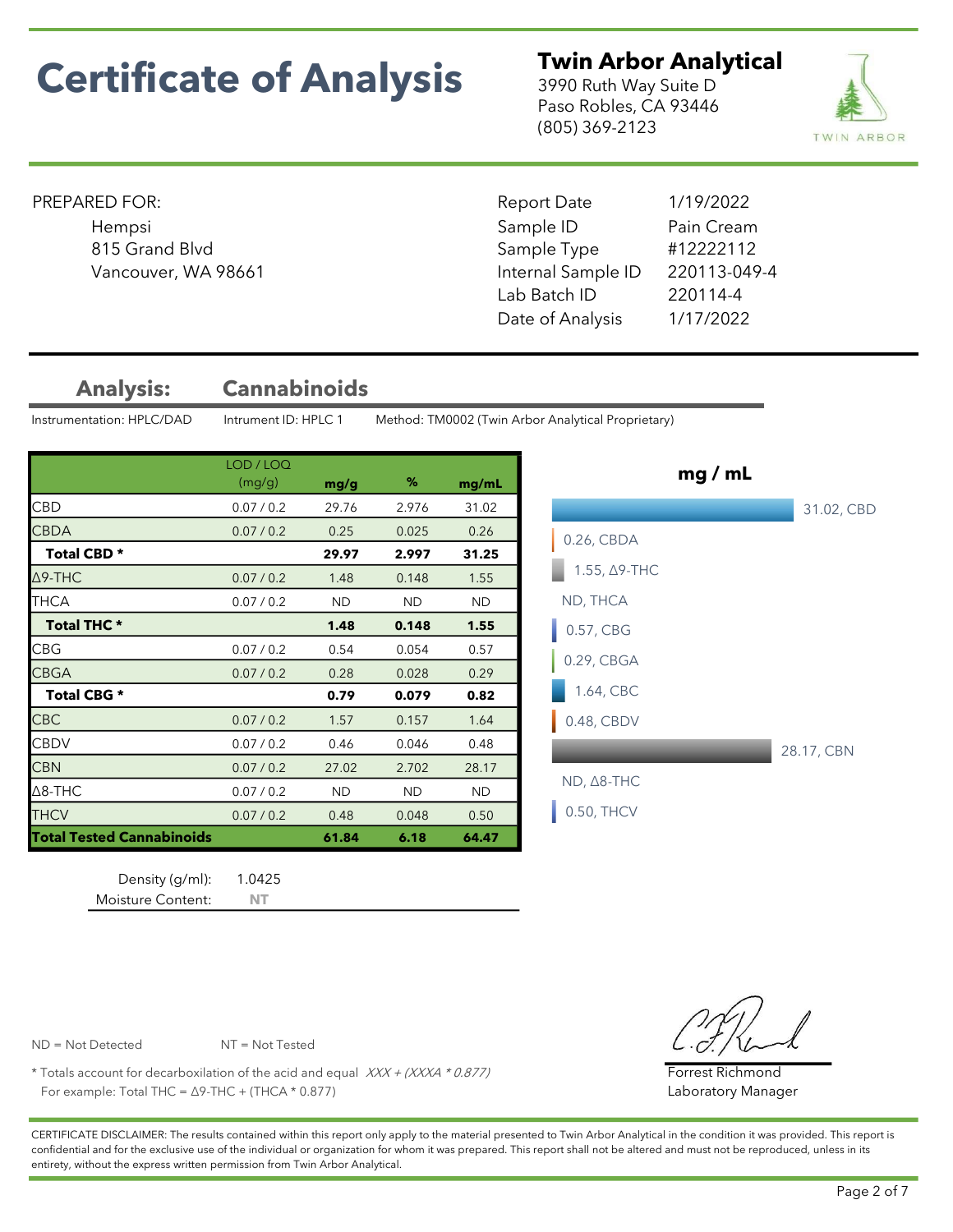**Twin Arbor Analytical**<br>3990 Ruth Way Suite D<br>Paso Robles, CA 93446<br>(805) 369-2123<br>**TWIN ARBOR** 3990 Ruth Way Suite D Paso Robles, CA 93446 (805) 369-2123



### PREPARED FOR:

Sample ID Report Date 1/21/2022 Hempsi **Example 19** Sample ID Pain Cream 815 Grand Blvd Batch / LOT # #12222112 Vancouver, WA 98661 **Internal Sample ID** 220113-049-4 Lab Batch ID 220119-3 Date of Analysis 1/19/2022

## Analysis: Pesticides and Mycotoxins

Instrumentation: LC-Mass Spectrometer Intrument ID: LCMS 1 Method: TM0004 (Twin Arbor Analytical Proprietary)

|                     |             | <b>Results</b> | <b>Action Limit</b> |                  |
|---------------------|-------------|----------------|---------------------|------------------|
| <b>Mycotoxins</b>   | Pass / Fail | $(\mu g/g)$    | $(\mu g/g)$         | LOD / LOQ (µg/g) |
| Aflatoxin B1        | Pass        | <b>ND</b>      | 0.02                | 0.000 / 0.001    |
| <b>Aflatoxin B2</b> | Pass        | <b>ND</b>      | 0.02                | 0.001 / 0.004    |
| Aflatoxin G1        | Pass        | <b>ND</b>      | 0.02                | 0.000 / 0.001    |
| Aflatoxin G2        | Pass        | <b>ND</b>      | 0.02                | 0.001 / 0.004    |
| Ochratoxin A        | Pass        | <b>ND</b>      | 0.02                | 0.004 / 0.013    |

| <b>Category I</b>        |             | <b>Results</b> | <b>Action Limit</b> |                  |
|--------------------------|-------------|----------------|---------------------|------------------|
|                          | Pass / Fail | $(\mu g/g)$    | $(\mu g/g)$         | LOD / LOQ (µg/g) |
| Aldicarb                 | Pass        | <b>ND</b>      | <b>ND</b>           | 0.033 / 0.100    |
| Carbofuran               | Pass        | <b>ND</b>      | <b>ND</b>           | 0.033 / 0.100    |
| Chlordane                | Pass        | <b>ND</b>      | <b>ND</b>           | 0.100 / 0.300    |
| Chlorfenapyr             | Pass        | <b>ND</b>      | <b>ND</b>           | 0.033 / 0.100    |
| Chlorpyrifos             | Pass        | <b>ND</b>      | <b>ND</b>           | 0.033 / 0.100    |
| Coumaphos                | Pass        | <b>ND</b>      | <b>ND</b>           | 0.033 / 0.100    |
| Daminozide               | Pass        | <b>ND</b>      | <b>ND</b>           | 0.033 / 0.100    |
| <b>DDVP</b> (Dichlorvos) | Pass        | <b>ND</b>      | <b>ND</b>           | 0.033 / 0.100    |
| Dimethoate               | Pass        | <b>ND</b>      | <b>ND</b>           | 0.033 / 0.100    |
| Ethoprop(hos)            | Pass        | <b>ND</b>      | <b>ND</b>           | 0.033 / 0.100    |
| Etofenprox               | Pass        | <b>ND</b>      | <b>ND</b>           | 0.033 / 0.100    |
| Fenoxycarb               | Pass        | <b>ND</b>      | <b>ND</b>           | 0.033 / 0.100    |
| Fipronil                 | Pass        | <b>ND</b>      | <b>ND</b>           | 0.033 / 0.100    |
| Imazalil                 | Pass        | <b>ND</b>      | <b>ND</b>           | 0.033 / 0.100    |
| Methiocarb               | Pass        | <b>ND</b>      | <b>ND</b>           | 0.033 / 0.100    |
| Methyl parathion         | Pass        | <b>ND</b>      | <b>ND</b>           | 0.033 / 0.100    |
| Mevinphos                | Pass        | <b>ND</b>      | <b>ND</b>           | 0.017 / 0.050    |
| Paclobutrazol            | Pass        | <b>ND</b>      | <b>ND</b>           | 0.033 / 0.100    |
| Propoxur                 | Pass        | <b>ND</b>      | <b>ND</b>           | 0.033 / 0.100    |
| Spiroxamine              | Pass        | <b>ND</b>      | <b>ND</b>           | 0.033 / 0.100    |
| Thiacloprid              | Pass        | <b>ND</b>      | <b>ND</b>           | 0.033 / 0.100    |

## Continued on page 4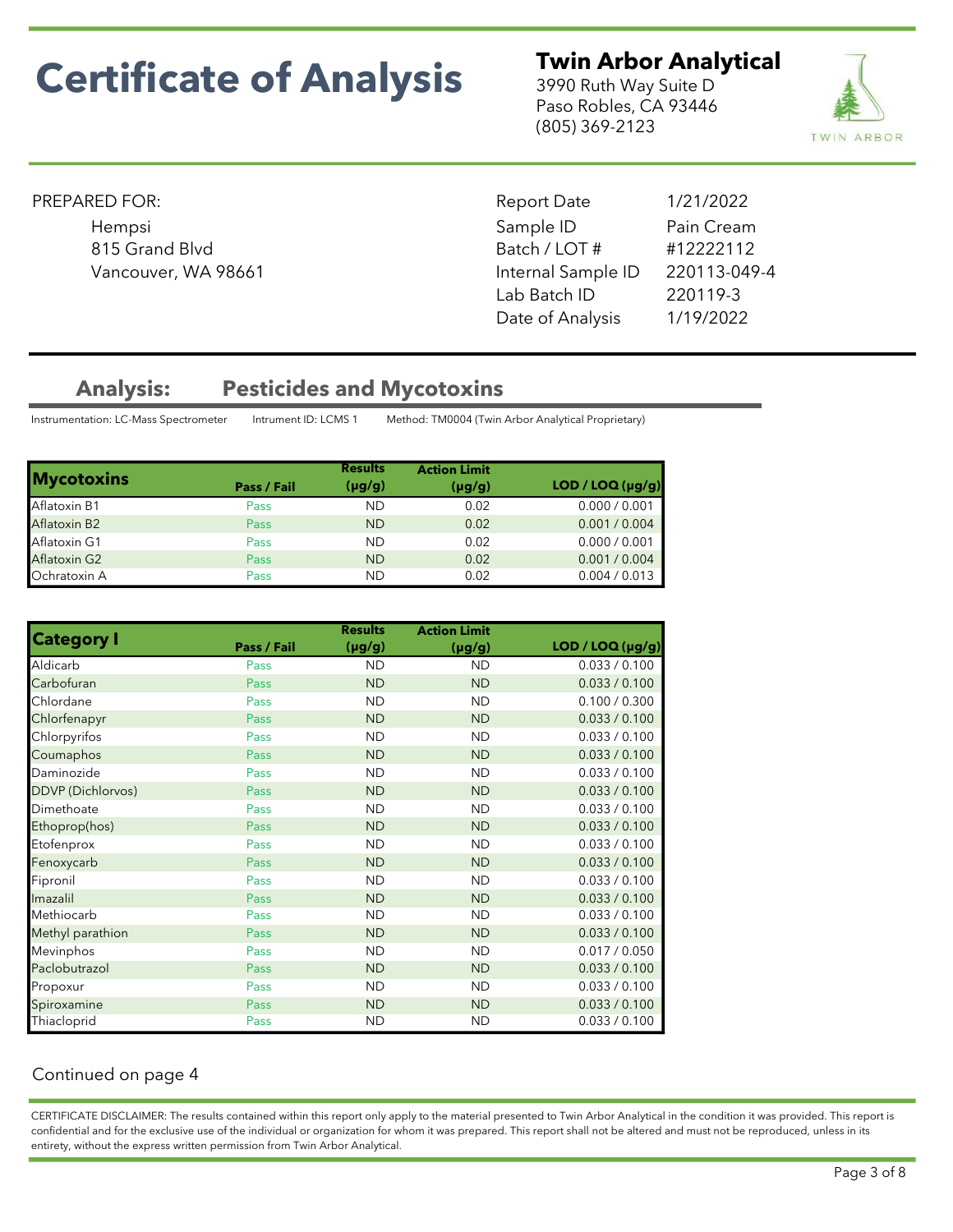## Analysis: Pesticides and Mycotoxins (continued)

Instrumentation: LC-Mass Spectrometer Intrument ID: LCMS 1 Method: TM0004 (Twin Arbor Analytical Proprietary)

|                         |             | <b>Results</b> | <b>Action Limit</b> |                  |
|-------------------------|-------------|----------------|---------------------|------------------|
| <b>Category II</b>      | Pass / Fail | $(\mu g/g)$    | $(\mu g/g)$         | LOD / LOQ (µg/g) |
| Abamectin               | Pass        | <b>ND</b>      | 0.30                | 0.017 / 0.050    |
| Acephate                | Pass        | <b>ND</b>      | 5.00                | 0.017 / 0.050    |
| Acequinocyl             | Pass        | <b>ND</b>      | 4.00                | 0.017 / 0.050    |
| Acetamiprid             | <b>Pass</b> | <b>ND</b>      | 5.00                | 0.017 / 0.050    |
| Azoxystrobin            | Pass        | $<$ LOQ        | 40.00               | 0.017 / 0.050    |
| <b>Bifenazate</b>       | <b>Pass</b> | <b>ND</b>      | 5.00                | 0.017 / 0.050    |
| Bifenthrin              | Pass        | <b>ND</b>      | 0.50                | 0.017 / 0.050    |
| <b>Boscalid</b>         | Pass        | <b>ND</b>      | 10.00               | 0.017 / 0.050    |
| Captan                  | Pass        | <b>ND</b>      | 5.00                | 0.033 / 0.100    |
| Carbaryl                | Pass        | <b>ND</b>      | 0.50                | 0.017 / 0.050    |
| Chlorantraniliprole     | Pass        | <b>ND</b>      | 40.00               | 0.017 / 0.050    |
| Clofentezine            | Pass        | <b>ND</b>      | 0.50                | 0.017 / 0.050    |
| Cyfluthrin              | Pass        | <b>ND</b>      | 1.00                | 0.033 / 0.100    |
| Cypermethrin            | Pass        | <b>ND</b>      | 1.00                | 0.017 / 0.050    |
| Diazinon                | Pass        | <b>ND</b>      | 0.20                | 0.017 / 0.050    |
| Dimethomorph            | Pass        | 0.300          | 20.00               | 0.017 / 0.050    |
| Etoxazole               | Pass        | <b>ND</b>      | 1.50                | 0.017 / 0.050    |
| Fenhexamid              | Pass        | <b>ND</b>      | 10.00               | 0.017 / 0.050    |
| Fenpyroximate           | Pass        | <b>ND</b>      | 2.00                | 0.017 / 0.050    |
| Flonicamid              | Pass        | <b>ND</b>      | 2.00                | 0.017 / 0.050    |
| Fludioxonil             | Pass        | <b>ND</b>      | 30.00               | 0.017 / 0.050    |
| Hexythiazox             | Pass        | <b>ND</b>      | 2.00                | 0.017 / 0.050    |
| Imidacloprid            | Pass        | 0.064          | 3.00                | 0.017 / 0.050    |
| Kresoxim-methyl         | Pass        | <b>ND</b>      | 1.00                | 0.017 / 0.050    |
| Malathion               | Pass        | <b>ND</b>      | 5.00                | 0.017 / 0.050    |
| Metalaxyl               | Pass        | $<$ LOQ        | 15.00               | 0.017 / 0.050    |
| Methomyl                | Pass        | <b>ND</b>      | 0.10                | 0.017 / 0.050    |
| Myclobutanil            | Pass        | 0.138          | 9.00                | 0.017 / 0.050    |
| Naled                   | Pass        | <b>ND</b>      | 0.50                | 0.017 / 0.050    |
| Oxamyl                  | Pass        | <b>ND</b>      | 0.20                | 0.017 / 0.050    |
| Pentachloronitrobenzene | Pass        | <b>ND</b>      | 0.20                | 0.017 / 0.050    |
| Permethrin              | Pass        | <b>ND</b>      | 20.00               | 0.017 / 0.050    |
| Phosmet                 | Pass        | <b>ND</b>      | 0.20                | 0.017 / 0.050    |
| Piperonylbutoxide       | Pass        | <b>ND</b>      | 8.00                | 0.017 / 0.050    |
| Prallethrin             | Pass        | <b>ND</b>      | 0.40                | 0.017 / 0.050    |
| Propiconazole           | <b>Pass</b> | <b>ND</b>      | 20.00               | 0.017 / 0.050    |
| Pyrethrins              | Pass        | <b>ND</b>      | 1.00                | 0.017 / 0.050    |
| Pyridaben               | Pass        | <b>ND</b>      | 3.00                | 0.017 / 0.050    |
| Spinetoram              | Pass        | <b>ND</b>      | 3.00                | 0.017 / 0.050    |
| Spinosad                | Pass        | <b>ND</b>      | 3.00                | 0.017 / 0.050    |
| Spiromesifen            | Pass        | <b>ND</b>      | 12.00               | 0.017 / 0.050    |
| Spirotetramat           | Pass        | <b>ND</b>      | 13.00               | 0.017 / 0.050    |
|                         |             |                |                     |                  |
| Tebuconazole            | Pass        | 0.321          | 2.00                | 0.017 / 0.050    |
| Thiamethoxam            | Pass        | <b>ND</b>      | 4.50                | 0.017 / 0.050    |
| Trifloxystrobin         | Pass        | <b>ND</b>      | 30.00               | 0.017 / 0.050    |

LOD = Limit of Detection

LOQ = Limit of Quantification

ND = Not Detected

NT = Not Tested

CERTIFICATE DISCLAIMER: The results contained within this report only apply to the material presented to Twin Arbor Analytical in the condition it was provided. This report is confidential and for the exclusive use of the individual or organization for whom it was prepared. This report shall not be altered and must not be reproduced, unless in its entirety, without the express written permission from Twin Arbor Analytical.

Forrest Richmond Laboratory Manager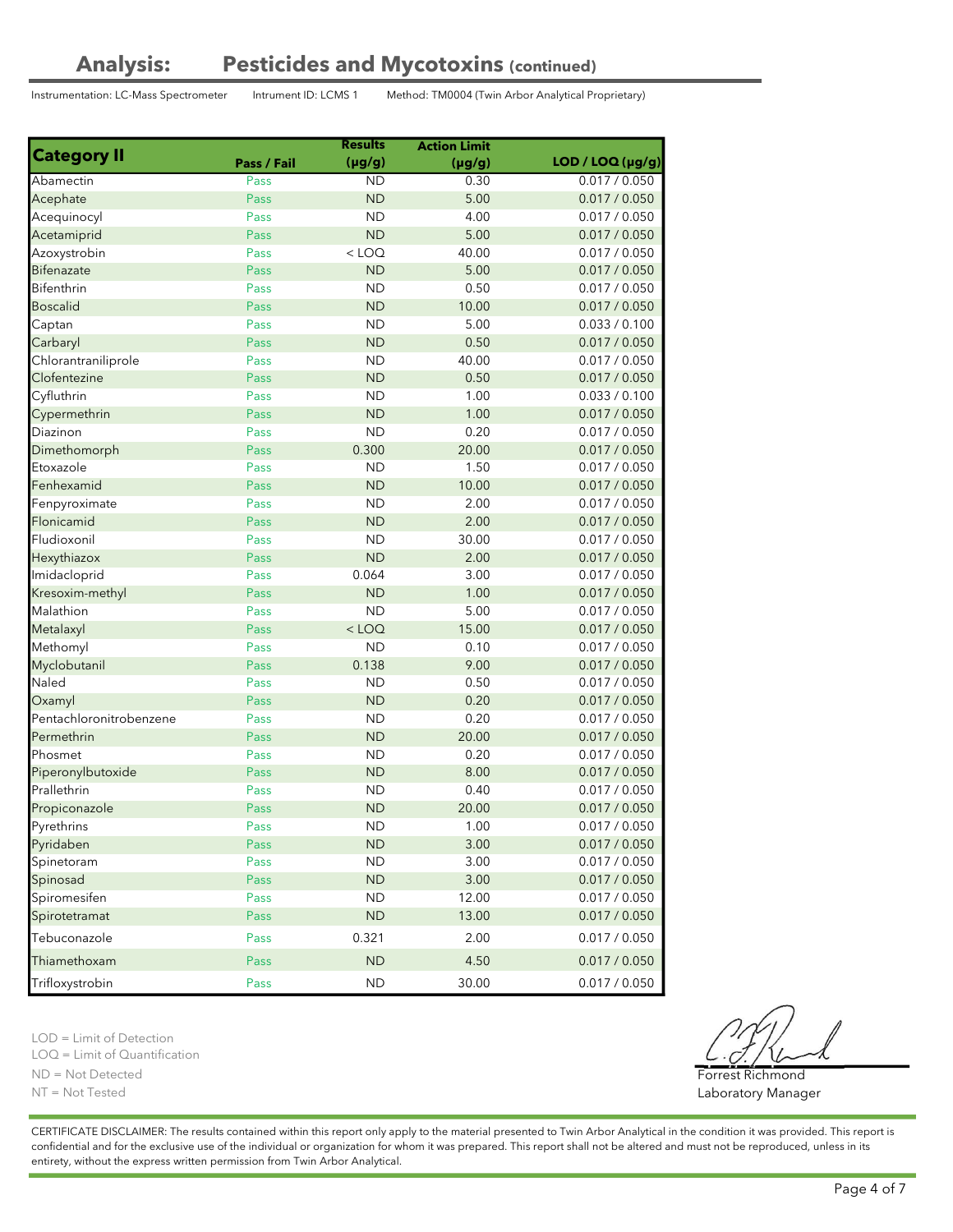**Twin Arbor Analytical**<br>3990 Ruth Way Suite D<br>Paso Robles, CA 93446<br>(805) 369-2123 3990 Ruth Way Suite D Paso Robles, CA 93446 (805) 369-2123



### PREPARED FOR:

Vancouver, WA 98661 **Internal Sample ID** 

Sample ID 815 Grand Blvd Batch / LOT # #12222112 Report Date 1/21/2022 Hempsi **Example 19** Sample ID Pain Cream 220113-049-4 Lab Batch ID 220118-2 Date of Analysis 1/18/2022

## Analysis: Residual Solvents

Instrumentation: GC-MS Intrument ID: GCMS1 Method: TM0006 (Twin Arbor Analytical Proprietary)

|                        |             |                | <b>Action Limit</b> |           |
|------------------------|-------------|----------------|---------------------|-----------|
|                        | Pass / Fail | Results (µg/g) | $(\mu g/g)$         | LOQ(pg/g) |
| 1,2-Dichloroethane     | <b>PASS</b> | $<$ LOQ        | 1.0                 | 0.41      |
| Benzene                | <b>PASS</b> | $<$ LOQ        | 1.0                 | 0.42      |
| Chloroform             | <b>PASS</b> | $<$ LOQ        | 1.0                 | 0.41      |
| Ethylene oxide         | <b>PASS</b> | $<$ LOQ        | 1.0                 | 0.42      |
| Methylene chloride     | <b>PASS</b> | $<$ LOQ        | 1.0                 | 0.4       |
| Trichloroethylene      | <b>PASS</b> | $<$ LOQ        | 1.0                 | 0.43      |
| Acetone                | <b>PASS</b> | $<$ LOQ        | 5000                | 59.2      |
| Acetonitrile           | <b>PASS</b> | $<$ LOQ        | 410                 | 60.92     |
| <b>Butane</b>          | <b>PASS</b> | $<$ LOQ        | 5000                | 39.64     |
| Ethanol                | <b>PASS</b> | 193.613        | 5000                | 59.54     |
| Ethyl acetate          | <b>PASS</b> | $<$ LOQ        | 5000                | 59.96     |
| Ethyl ether            | <b>PASS</b> | $<$ LOQ        | 5000                | 59.1      |
| Heptane                | <b>PASS</b> | $<$ LOQ        | 5000                | 59.24     |
| Hexane                 | <b>PASS</b> | $<$ LOQ        | 290                 | 59.28     |
| Isopropyl alcohol      | <b>PASS</b> | $<$ LOQ        | 5000                | 59.3      |
| Methanol               | <b>PASS</b> | $<$ LOQ        | 3000                | 59.3      |
| Pentane                | <b>PASS</b> | $<$ LOQ        | 5000                | 59.56     |
| Propane                | <b>PASS</b> | $<$ LOQ        | 5000                | 40        |
| Toluene                | <b>PASS</b> | $<$ LOQ        | 890                 | 59.3      |
| <b>Total xylenes</b>   |             |                |                     |           |
| (ortho-, meta-, para-) | <b>PASS</b> | $<$ LOQ        | 2170                | 59.2      |

Forrest Richmond Laboratory Manager

ND = Not Detected NT = Not Tested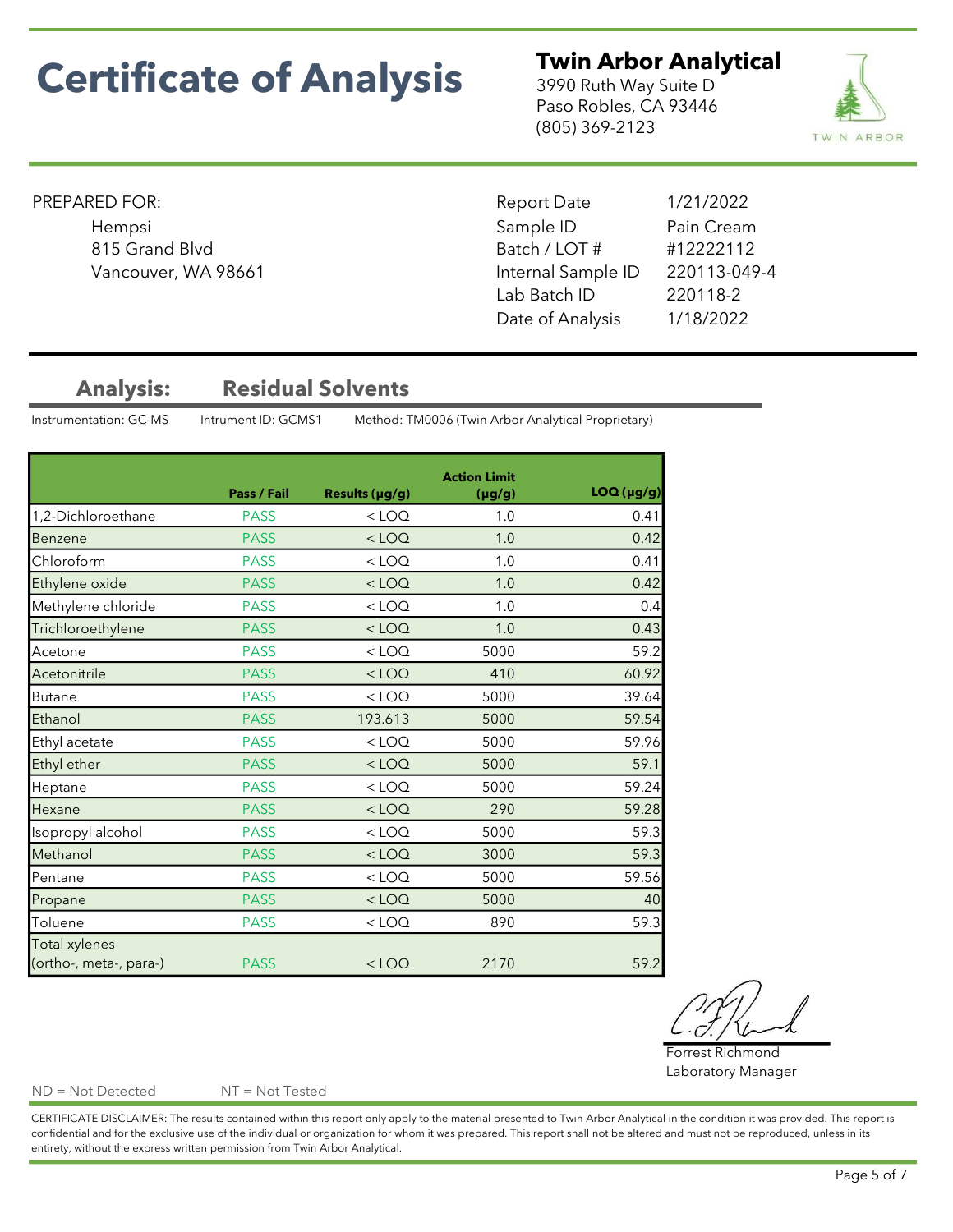**Twin Arbor Analytical**<br>3990 Ruth Way Suite D<br>Paso Robles, CA 93446<br>(805) 369-2123 3990 Ruth Way Suite D Paso Robles, CA 93446 (805) 369-2123



### PREPARED FOR:

Vancouver, WA 98661 **Internal Sample ID** 

Sample ID 220113-049-4 Lab Batch ID 220121-2 Date of Analysis 1/21/2022 815 Grand Blvd Batch / LOT # #12222112 Report Date 1/21/2022 Hempsi **Example 19** Sample ID Pain Cream

## Analysis: Heavy Metals

Instrumentation: ICP-MS Intrument ID: ICPMS1 Method: TM0005 (Twin Arbor Analytical Proprietary)

|         | Pass / Fail | <b>Results</b><br>(µg/g) | <b>Action Limit</b><br>$(\mu g/g)$ | LOQ<br>$(\mu g/g)$ |
|---------|-------------|--------------------------|------------------------------------|--------------------|
| Arsenic | <b>PASS</b> | 0.040                    | 0.2                                | 0.013              |
| Cadmium | <b>PASS</b> | $<$ LOQ                  | 0.2                                | 0.013              |
| Lead    | <b>PASS</b> | 0.030                    | 0.5                                | 0.013              |
| Mercury | <b>PASS</b> | $<$ LOO                  | 0.1                                | 0.013              |

Forrest Richmond Laboratory Manager

LOQ = Limit of Quantiication